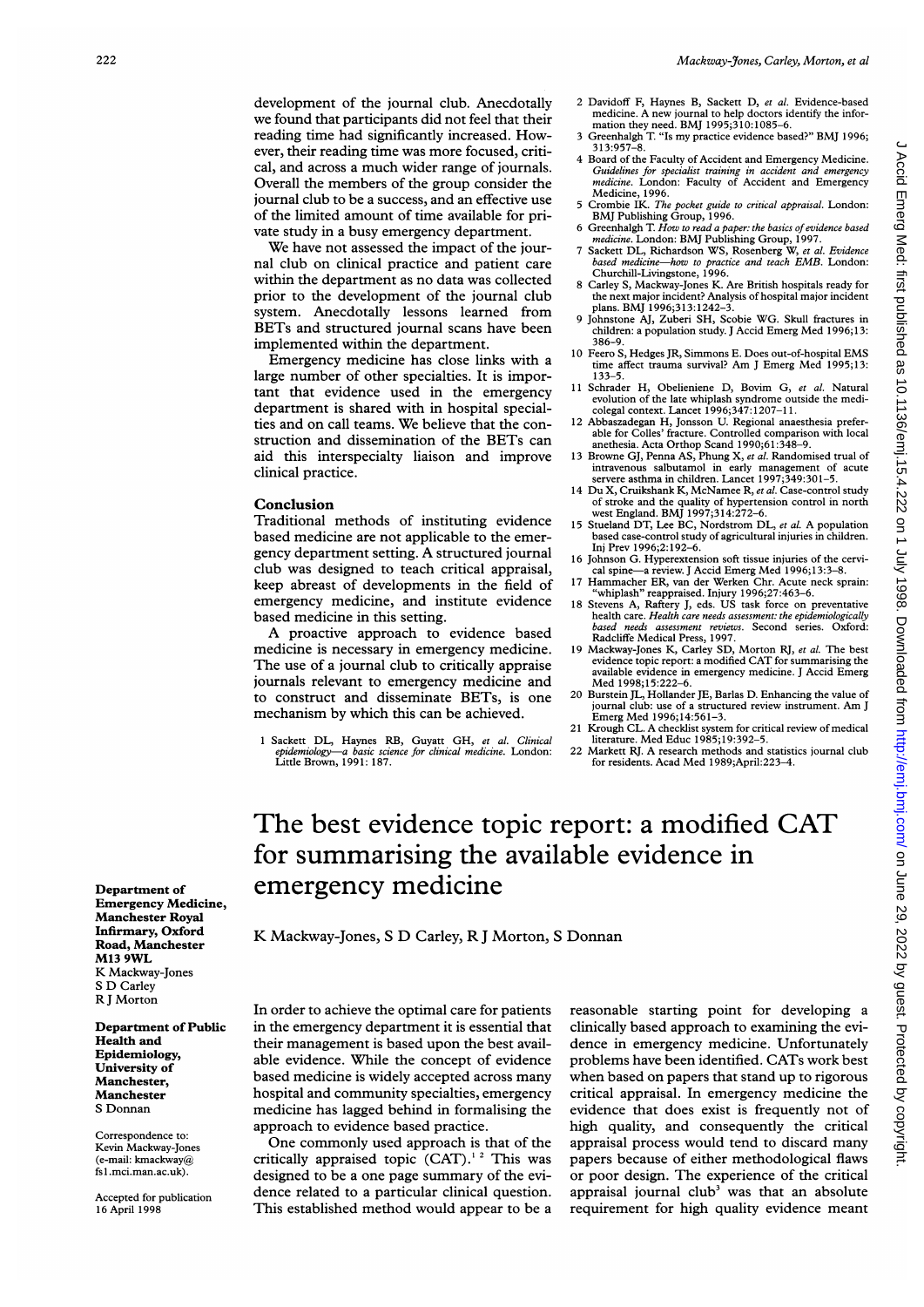that large numbers of clinical questions in emergency medicine could not be answered at all. It became apparent during the searches that evidence of lower quality was available, and that this could be assimilated to give the best available answer at the present time.

This realisation that it was necessary to use the best available evidence led to the development of the best evidence topic report (BET) discussed below.

## Design

BETs are constructed in four stages, based on the principles underlying all evidence based medicine. These stages are summarised in box <sup>1</sup> and are discussed below.

#### Box <sup>1</sup>

- Asking the right question
- Searching for the evidence
- Appraising the evidence
- Summarising the evidence

# ASKING THE RIGHT QUESTIONS

If <sup>a</sup> BET is to have real meaning to practising clinicians it is important that each topic selected is rooted in the practice of emergency medicine. In order to ensure that this is the case a clinical scenario is developed to illustrate the topic of interest. This scenario will be familiar to the person preparing the report, and will represent a real clinical problem in emergency medicine.

In order to ensure that the question is well defined and answerable a three part question is prepared from the clinical scenario. This process is well described as a tool for evidence based medicine.<sup>24</sup> The three part question has the structure shown in box 2.

#### Box <sup>2</sup>

- Patient characteristic
- $\bullet$  Intervention(s) or defining question
- Relevant outcome(s)

It is vitally important to define the three part question well as this helps ensure that an appropriate search strategy can be formulated. An example of <sup>a</sup> general question of interest and a derived three part question are shown in box 3.

# Box <sup>3</sup>

# General question

Is a haematoma block the best way to reduce a Colles' fracture?

#### Derived three part question

In [elderly patients with a Colles' fracture] Is [a haematoma block better than a Bier's block]

At [reducing pain during manipulation and decreasing the need for remanipulation]

Table <sup>1</sup> Maximally sensitive randomised controlled trial filter

- 5 7 8 Randomised controlled trial.pt. Controlled clinical trial.pt. Randomised controlled trials.sh. Random allocation.sh. Double-blind method.sh. Single-blind method.sh.  $or/1 - 6$ 
	- Animal.sh not human.sh.
- 9 10 7 not 8 Clinical trial.pt.
- 11 Exp clinical trials

2 3 4

6

- 12 (clin\$ adj25 trial\$).ti,ab.
- 13 ((single or double or treble or triple) adj25 (blind\$ or  $\overline{mass}$ ).ti,ab.
- 14 Placebos.sh.
- 15 Placebo\$.ti,ab.
- 16 17 Random\$.ti,ab.
- Research design.sh.
- $\overline{18}$ 19 or/10-17
- 20 18 not 8 19 not 9
- 21 Comparative study.sh.
- Exp evaluation studies/
- 22  $23$ Follow up studies.sh.
- $\frac{2}{24}$ Prospective studies.sh.
- 25 (control\$ or prospectiv\$ or volunteer\$).ti,ab.
- or/21-25
- 26 27 26 not 8
- 28 26 not (9 or 20)
- 29 9 or 20 or 28

SEARCHING FOR EVIDENCE

In order to ensure that as much evidence as possible is included in the BET, it is essential that search strategies are sound and explicit. Two sources are explored in the construction of a BET. First the Medline database is searched using a strategy constructed as outlined below. Secondly the Best Evidence  $CD$ -ROM $5$  can be searched to see if there are any relevant systematic reviews.

### Medline

There are three parts to the Medline search. First it is necessary to use search terms to produce a subset of the Medline database that contains all the papers relevant to the subject defined by the three part question. Second evidence based or methodological filters are applied if appropriate. Finally the titles and abstracts of the "hits" are scanned to see which papers are actually relevant to the question posed. Techniques for searching the Medline database have been reviewed recently.<sup>6</sup>

#### The subject search

In order to achieve the aims of the BET (finding and summarising the best evidence) it is important that the subject search has a high sensitivity (that is it has a high likelihood of retrieving all relevant items) so that important evidence is not overlooked. It may be necessary to use <sup>a</sup> number of different search strategies (that is use different search terms and combinations of terms) as well as using search terms that cover a slightly broader question. Greater sensitivity is achieved by using a combination of free text and text words together with medical subject headings (MeSH). A particularly useful feature enabling increased search sensitivity is the explosion command; this maps an individual MeSH term on to other related MeSH terms. Since some 50% of the articles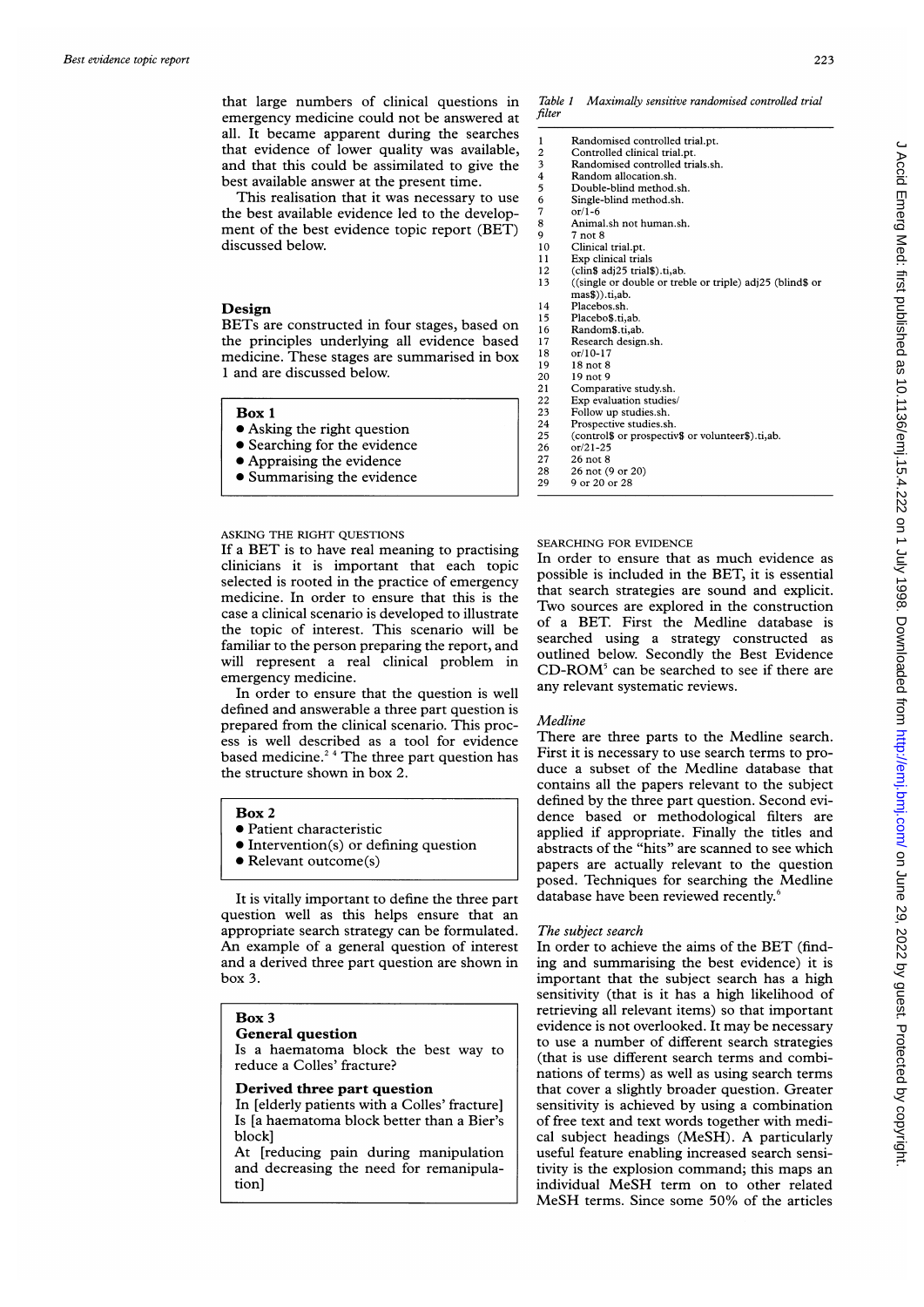

Figure 1 Overall search strategy for BETs ( $exp = exp$  lode; MeSH = medical subject headings;  $RCT$  = randomised controlled trial)

on Medline are misclassified by subject heading, this ability to search for related terms is invaluable.

If the highly sensitive search yields too many "hits" to be manageable, then it may be necessary to increase the specificity (the proportion of documents which are relevant) by refining the search. In general techniques for increasing specificity are the opposite of those for increasing sensitivity. Thus the question needs to be better defined and more specific terms need to be used in free text. Other techniques for increasing specificity include combining terms using the boolean operator and to combine different aspects of the question, and use of the Medline LIMIT command to set various general limits of the search such as language, species, or publication type.

As has been mentioned above the proper construction of a three part question holds the key to the search. A properly constructed question will allow a sensitive search to be carried out in a particular area of interest, so that all relevant papers relating to that area can be gathered and appraised.

Table 2 Type and strength of evidence

|                                       |  | Strong evidence from at least one published systematic review of multiple well |  |
|---------------------------------------|--|--------------------------------------------------------------------------------|--|
| designed randomised controlled trials |  |                                                                                |  |

Strong evidence from at least one published properly designed randomised controlled trial of appropriate size and in an appropriate clinical setting II

- Evidence from published well designed trials without randomisation, single group pre-post, cohort, time series, or matched case-control studies III
- Evidence from well designed non-experimental studies from more than one centre or research group IV
- Opinions of respected authorities, based on clinical evidence, descriptive studies, or reports of expert consensus committees V

# Applying filters

If a properly sensitive search carried out in a relevant area still yields a large number of hits then filters can be used. These are search strategies that have been designed to perform particular tasks such as finding randomised controlled trials or research overviews. A number of these are available in the public domain and have been published<sup>6</sup> or can be found at appropriate web sites.<sup>7</sup>

The vast majority of questions of interest to emergency physicians at the present time (and therefore those most likely to appear as BETs) involve either treatments (interventions) or diagnosis. An appropriate filter for intervention studies in the context of BETs is <sup>a</sup> maximally sensitive randomised controlled trial filter; one such is shown in table 1.

Diagnostic questions require a different approach since randomised controlled trials are not in general an appropriate method of investigation. In such cases an appropriate diagnostic evidence based medicine filter can be used. Diagnostic evidence filters and other evidence based filters appropriate to different types of questions (such as epidemiological or aetiological ones ) are available from the Centre for Evidence Based Medicine and other appropriate sources.<sup>7</sup>

Making the searches explicit meant that they can easily be repeated to update the BET at <sup>a</sup> later date.

# Scanning titles and abstracts

Once the subject search has been completed and any necessary filters have been applied a number of papers will fulfil the search criteria. There is no guarantee that these will all be relevant to the question posed and a final scan of titles and, if there is any doubt, abstracts will be necessary. Ideally <sup>a</sup> maximum of 50 papers will be left for scanning in this way, but on some occasions more than this number will remain despite increasing the specificity of the search. It is better to have a higher number of papers to scan than to miss relevant papers by over refining the search.

At the end of the scanning process a number of papers will be discarded as "irrelevant to the question". All the other papers remaining will need to be critically appraised. This process is described below.

The overall search strategy used in the construction of <sup>a</sup> BET is summarised in fig 1.

### APPRAISING THE EVIDENCE

Evidence based medicine is not about dismissing all evidence that has not been gained by randomised trials and meta-analyses.' Some types of question are not best answered by these approaches and appropriate evidence needs to be found for these. Furthermore for many questions in emergency medicine there is no appropriate research that stands up to rigorous critical appraisal. BETs are designed to find the best evidence that exists to answer <sup>a</sup> particular question. If high level evidence does exist then the question posed can be answered with some certainty. If high level evidence does not exist then best evidence available can be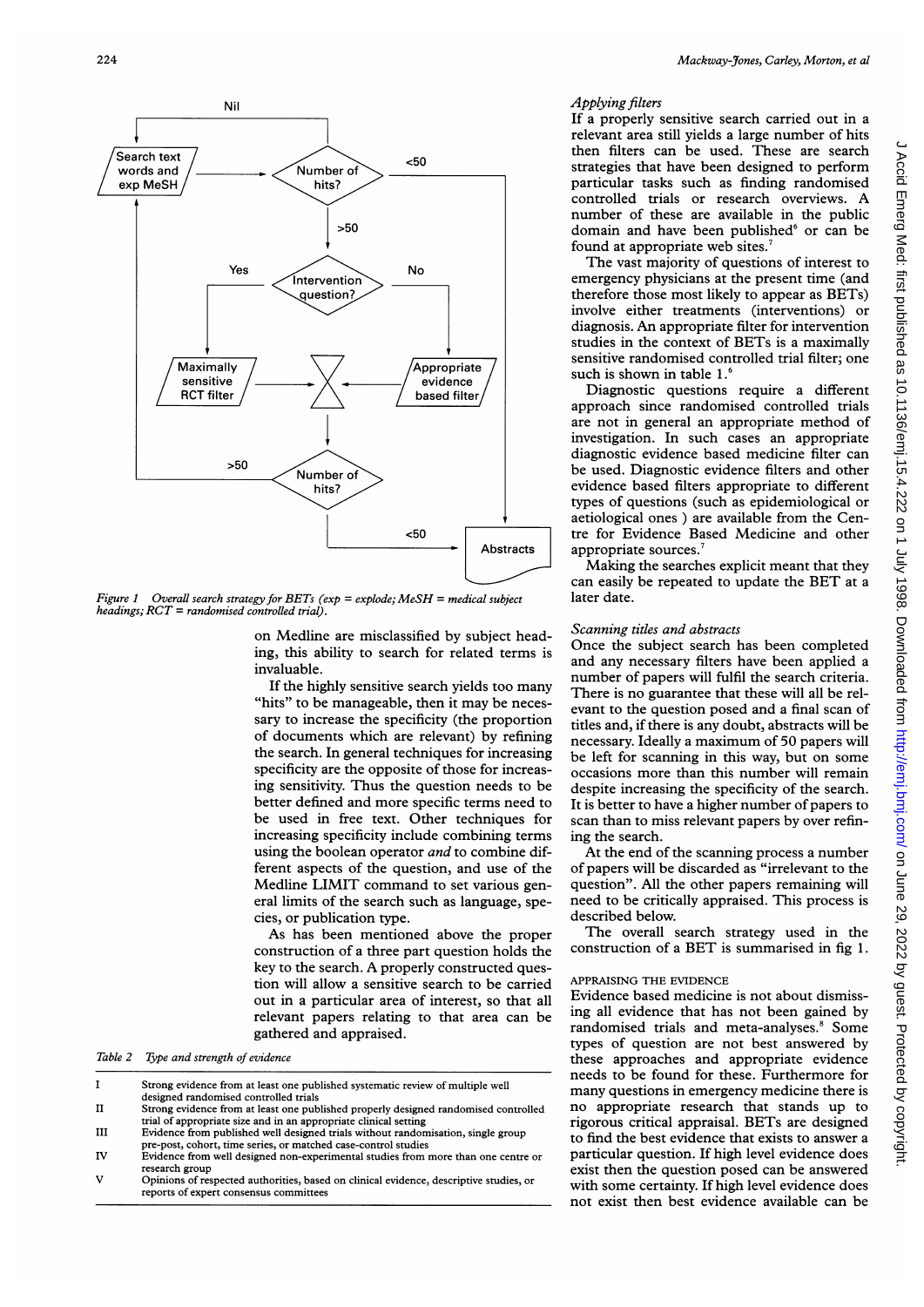

Figure 2 Critical appraisal strategy.

summarised, and the failure to find good evidence can be used as a springboard for appropriate research.

The first critical appraisal filter to be applied to papers that are found by the search is methodological. The question underlying the methodological filter is: "what is the appropriate design of research to answer this question?", and, if more than one approach is

Table 3 Template for <sup>a</sup> BET

| <b>Title</b><br>Report by:<br>Search checked by: |                              |                  |                                   |          |             |                     |
|--------------------------------------------------|------------------------------|------------------|-----------------------------------|----------|-------------|---------------------|
| Clinical scenario                                |                              |                  |                                   |          |             |                     |
| Three part question                              |                              |                  |                                   |          |             |                     |
| Search strategy                                  |                              |                  |                                   |          |             |                     |
| Search outcome                                   |                              |                  |                                   |          |             |                     |
|                                                  | Author, date,<br>and country | Patient<br>group | Study type (level<br>of evidence) | Outcomes | Key results | Study<br>weaknesses |
|                                                  |                              |                  |                                   |          |             |                     |
| Comment                                          |                              |                  |                                   |          |             |                     |
| Clinical bottom line                             |                              |                  |                                   |          |             |                     |
| References                                       |                              |                  |                                   |          |             |                     |

possible the second question is: "what is the relative merit of each of the possible methods?" In the case of questions concerning interventions the hierarchy of evidence shown in table 2 is generally accepted<sup>7</sup> and is used in constructing BETs. Although other hierarchies have been proposed<sup>9</sup> the concepts underlying them all are the same.

The highest available level of evidence is used to construct the BET-thus level I evidence will be used if it exists; if there is no level <sup>I</sup> evidence then level II will be sought and so on.

Once papers containing the highest level of evidence available have been identified, they are critically appraised. The critical appraisal methods used are standard and have been published in a number of places.<sup>2 10 11</sup> Key questions include methodological and analytical soundness.

After critical appraisal <sup>a</sup> paper may be found to be so flawed as to be unusable and will thus be discarded as of "insufficient quality for inclusion". If a paper is not fatally flawed or if, despite being flawed, it represents the best evidence that is available it will be included in the BET. Comments about study weaknesses will be included in the last column of the table summarising the evidence.

The overall strategy for critical appraisal used in the construction of the BET is summarised in fig 2.

# SUMMARISING THE EVIDENCE

In order to keep a record of appraised topics a summary of the evidence is made in the form of <sup>a</sup> BET. The first of these BETs appear in this month's journal. The reports follow a standardised format.'2 This includes the title, the clinical scenario, the derived three part question, the detailed search strategy, and the results of the search. The number of "hits" is followed by the number of papers which were not relevant to the question and the number which were of insufficient quality for inclusion (after critical appraisal). Those papers which are included in the BET are reported in table format. The table includes the author, date, and country of the research, the patients groups the study type (and the level of evidence), the outcomes that were investigated,